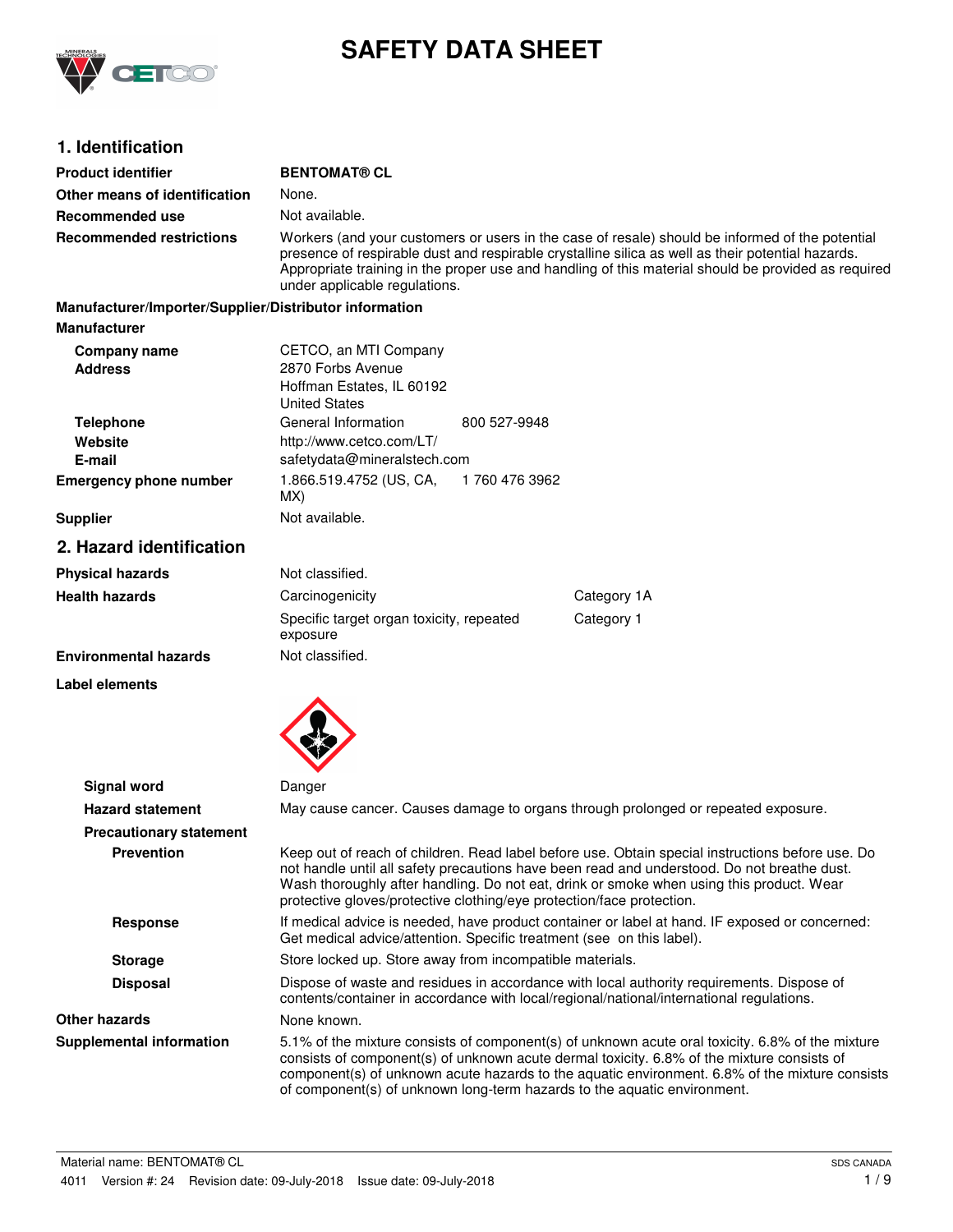# **3. Composition/information on ingredients**

## **Mixtures**

| <b>Chemical name</b>                                                                                                                                                                              | Common name and synonyms                                                                                                                                                                                                                                                                                                                                                                                                                                                                  | <b>CAS number</b> | %          |
|---------------------------------------------------------------------------------------------------------------------------------------------------------------------------------------------------|-------------------------------------------------------------------------------------------------------------------------------------------------------------------------------------------------------------------------------------------------------------------------------------------------------------------------------------------------------------------------------------------------------------------------------------------------------------------------------------------|-------------------|------------|
| SILICA, CRYSTALLINE, QUARTZ                                                                                                                                                                       |                                                                                                                                                                                                                                                                                                                                                                                                                                                                                           | 14808-60-7        | $5 - 10$   |
| SILICA, CRYSTALLINE,<br><b>CRISTOBALITE</b>                                                                                                                                                       |                                                                                                                                                                                                                                                                                                                                                                                                                                                                                           | 14464-46-1        | $1 - < 3$  |
| Other components below reportable levels                                                                                                                                                          |                                                                                                                                                                                                                                                                                                                                                                                                                                                                                           |                   | $90 - 100$ |
| DSD: Directive 67/548/EEC.<br>CLP: Regulation No. 1272/2008.<br>M: M-factor<br>PBT: persistent, bioaccumulative and toxic substance.<br>vPvB: very persistent and very bioaccumulative substance. | #: This substance has been assigned Community workplace exposure limit(s).                                                                                                                                                                                                                                                                                                                                                                                                                |                   |            |
|                                                                                                                                                                                                   | All concentrations are in percent by weight unless ingredient is a gas. Gas concentrations are in percent by volume. *Designates that<br>a specific chemical identity and/or percentage of composition has been withheld as a trade secret.                                                                                                                                                                                                                                               |                   |            |
| <b>Composition comments</b>                                                                                                                                                                       | Occupational Exposure Limits for constituents are listed in Section 8. This product contains<br>naturally occurring crystalline silica (not listed in Annex I of Directive 67/548/EEC) in quantities less<br>than $6\%$ .                                                                                                                                                                                                                                                                 |                   |            |
| 4. First-aid measures                                                                                                                                                                             |                                                                                                                                                                                                                                                                                                                                                                                                                                                                                           |                   |            |
| <b>Inhalation</b>                                                                                                                                                                                 | Move to fresh air. If symptoms are experienced, remove source of contamination or move victim to<br>fresh air. Oxygen or artificial respiration if needed. Do not use mouth-to-mouth method if victim<br>inhaled the substance. Induce artificial respiration with the aid of a pocket mask equipped with a<br>one-way valve or other proper respiratory medical device. Call a physician if symptoms develop or<br>persist.                                                              |                   |            |
| <b>Skin contact</b>                                                                                                                                                                               | Remove and isolate contaminated clothing and shoes. For minor skin contact, avoid spreading<br>material on unaffected skin.                                                                                                                                                                                                                                                                                                                                                               |                   |            |
| Eye contact                                                                                                                                                                                       | Immediately flush eyes with plenty of water for at least 15 minutes. Continue rinsing. Get medical<br>attention immediately.                                                                                                                                                                                                                                                                                                                                                              |                   |            |
| Ingestion                                                                                                                                                                                         | Rinse mouth thoroughly. If ingestion of a large amount does occur, call a poison control center<br>immediately. Do not induce vomiting without advice from poison control center. If vomiting occurs,<br>keep head low so that stomach content doesn't get into the lungs. Do not use mouth-to-mouth<br>method if victim ingested the substance. Induce artificial respiration with the aid of a pocket mask<br>equipped with a one-way valve or other proper respiratory medical device. |                   |            |
| <b>Most important</b><br>symptoms/effects, acute and<br>delayed                                                                                                                                   | Direct contact with eyes may cause temporary irritation. Prolonged exposure may cause chronic<br>effects.                                                                                                                                                                                                                                                                                                                                                                                 |                   |            |
| Indication of immediate<br>medical attention and special<br>treatment needed                                                                                                                      | Provide general supportive measures and treat symptomatically. Keep victim under observation.<br>Symptoms may be delayed.                                                                                                                                                                                                                                                                                                                                                                 |                   |            |
| <b>General information</b>                                                                                                                                                                        | IF exposed or concerned: Get medical advice/attention. If you feel unwell, seek medical advice<br>(show the label where possible). Ensure that medical personnel are aware of the material(s)<br>involved, and take precautions to protect themselves. Show this safety data sheet to the doctor in<br>attendance.                                                                                                                                                                        |                   |            |
| 5. Fire-fighting measures                                                                                                                                                                         |                                                                                                                                                                                                                                                                                                                                                                                                                                                                                           |                   |            |
| Suitable extinguishing media                                                                                                                                                                      | Dry chemical, CO2, water spray or regular foam. Use any media suitable for the surrounding fires.                                                                                                                                                                                                                                                                                                                                                                                         |                   |            |
| <b>Unsuitable extinguishing</b><br>media                                                                                                                                                          | None known.                                                                                                                                                                                                                                                                                                                                                                                                                                                                               |                   |            |
| Specific hazards arising from<br>the chemical                                                                                                                                                     | During fire, gases hazardous to health may be formed.                                                                                                                                                                                                                                                                                                                                                                                                                                     |                   |            |
| Special protective equipment<br>and precautions for firefighters                                                                                                                                  | As in any fire, wear self-contained breathing apparatus pressure-demand, MSHA/NIOSH<br>(approved or equivalent) and full protective gear.                                                                                                                                                                                                                                                                                                                                                 |                   |            |
| <b>Fire fighting</b><br>equipment/instructions                                                                                                                                                    | Use water spray to cool unopened containers.                                                                                                                                                                                                                                                                                                                                                                                                                                              |                   |            |
| <b>Specific methods</b>                                                                                                                                                                           | Use standard firefighting procedures and consider the hazards of other involved materials.                                                                                                                                                                                                                                                                                                                                                                                                |                   |            |
| <b>General fire hazards</b>                                                                                                                                                                       | Not a fire hazard. No unusual fire or explosion hazards noted.                                                                                                                                                                                                                                                                                                                                                                                                                            |                   |            |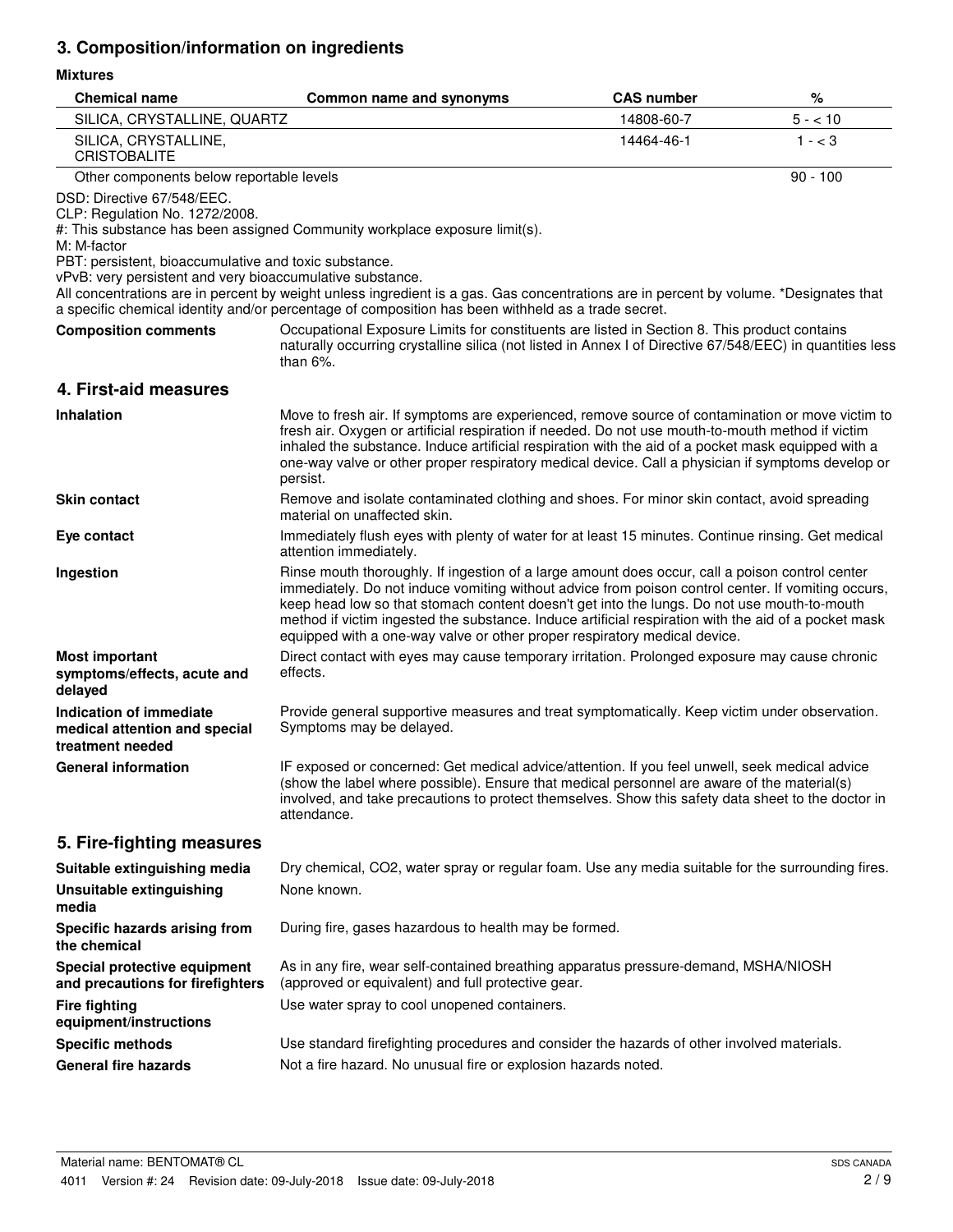# **6. Accidental release measures**

| Personal precautions,<br>protective equipment and<br>emergency procedures | Keep unnecessary personnel away. Keep people away from and upwind of spill/leak. Wear<br>appropriate protective equipment and clothing during clean-up. Wear a dust mask if dust is<br>generated above exposure limits. Do not touch damaged containers or spilled material unless<br>wearing appropriate protective clothing. Ensure adequate ventilation. Local authorities should be<br>advised if significant spillages cannot be contained. For personal protection, see section 8 of the<br>SDS.                                                                                                      |
|---------------------------------------------------------------------------|-------------------------------------------------------------------------------------------------------------------------------------------------------------------------------------------------------------------------------------------------------------------------------------------------------------------------------------------------------------------------------------------------------------------------------------------------------------------------------------------------------------------------------------------------------------------------------------------------------------|
| Methods and materials for<br>containment and cleaning up                  | Avoid the generation of dusts during clean-up. This product is miscible in water. Collect dust or<br>particulates using a vacuum cleaner with a HEPA filter. Stop the flow of material, if this is without<br>risk. Following product recovery, flush area with water. Put material in suitable, covered, labeled<br>containers. For waste disposal, see section 13 of the SDS. None necessary. Reduce airborne dust<br>and prevent scattering by moistening with water.                                                                                                                                    |
| <b>Environmental precautions</b>                                          | Avoid discharge into drains, water courses or onto the ground.                                                                                                                                                                                                                                                                                                                                                                                                                                                                                                                                              |
| 7. Handling and storage                                                   |                                                                                                                                                                                                                                                                                                                                                                                                                                                                                                                                                                                                             |
| Precautions for safe handling                                             | Obtain special instructions before use. Do not handle until all safety precautions have been read<br>and understood. Keep formation of airborne dusts to a minimum. Provide appropriate exhaust<br>ventilation at places where dust is formed. Do not breathe dust. Avoid prolonged exposure. When<br>using, do not eat, drink or smoke. Should be handled in closed systems, if possible. In case of<br>insufficient ventilation, wear suitable respiratory equipment. Wear appropriate personal protective<br>equipment. Wash hands thoroughly after handling. Observe good industrial hygiene practices. |
| Conditions for safe storage,<br>including any incompatibilities           | Store locked up. No special restrictions on storage with other products. Store in original tightly<br>closed container. No special storage conditions required. Guard against dust accumulation of this<br>material. Keep out of the reach of children. Store away from incompatible materials (see Section<br>10 of the SDS).                                                                                                                                                                                                                                                                              |

# **8. Exposure controls/personal protection**

| <b>US. ACGIH Threshold Limit Values</b>                                       |            |                         |                       |
|-------------------------------------------------------------------------------|------------|-------------------------|-----------------------|
| <b>Components</b>                                                             | Type       | Value                   | Form                  |
| SILICA, CRYSTALLINE,<br><b>CRISTOBALITE (CAS</b><br>14464-46-1)               | <b>TWA</b> | $0.025$ mg/m3           | Respirable fraction.  |
| SILICA, CRYSTALLINE,<br>QUARTZ (CAS 14808-60-7)                               | <b>TWA</b> | $0.025 \,\mathrm{mg/m}$ | Respirable fraction.  |
| Canada. Alberta OELs (Occupational Health & Safety Code, Schedule 1, Table 2) |            |                         |                       |
| <b>Components</b>                                                             | Type       | Value                   | Form                  |
| SILICA, CRYSTALLINE,<br>CRISTOBALITE (CAS<br>14464-46-1)                      | <b>TWA</b> | $0.025$ mg/m3           | Respirable.           |
|                                                                               |            | $0.025$ mg/m3           | Respirable particles. |
| SILICA, CRYSTALLINE,<br>QUARTZ (CAS 14808-60-7)                               | <b>TWA</b> | $0.025$ mg/m3           | Respirable particles. |
| <b>Constituents</b>                                                           | Type       | Value                   | Form                  |
| <b>TRADE SECRET</b>                                                           | <b>TWA</b> | $3$ mg/m $3$            | Respirable particles. |
|                                                                               |            | 10 mg/m $3$             | Total particulate.    |

| SILICA, CRYSTALLINE,<br><b>TWA</b><br>Respirable fraction.<br>$0.025 \,\mathrm{mg/m}$<br>CRISTOBALITE (CAS<br>14464-46-1)<br>SILICA, CRYSTALLINE,<br>TWA<br>Respirable fraction.<br>$0.025 \text{ mg/m}$ 3<br>QUARTZ (CAS 14808-60-7)<br><b>Form</b><br><b>Constituents</b><br>Value<br>Type<br><b>TRADE SECRET</b><br>TWA<br>Respirable fraction.<br>$3 \text{ mg/m}$<br>$10 \text{ mg/m}$<br>Total dust. | <b>Components</b> | Type | Value | <b>Form</b> |
|------------------------------------------------------------------------------------------------------------------------------------------------------------------------------------------------------------------------------------------------------------------------------------------------------------------------------------------------------------------------------------------------------------|-------------------|------|-------|-------------|
|                                                                                                                                                                                                                                                                                                                                                                                                            |                   |      |       |             |
|                                                                                                                                                                                                                                                                                                                                                                                                            |                   |      |       |             |
|                                                                                                                                                                                                                                                                                                                                                                                                            |                   |      |       |             |
|                                                                                                                                                                                                                                                                                                                                                                                                            |                   |      |       |             |
|                                                                                                                                                                                                                                                                                                                                                                                                            |                   |      |       |             |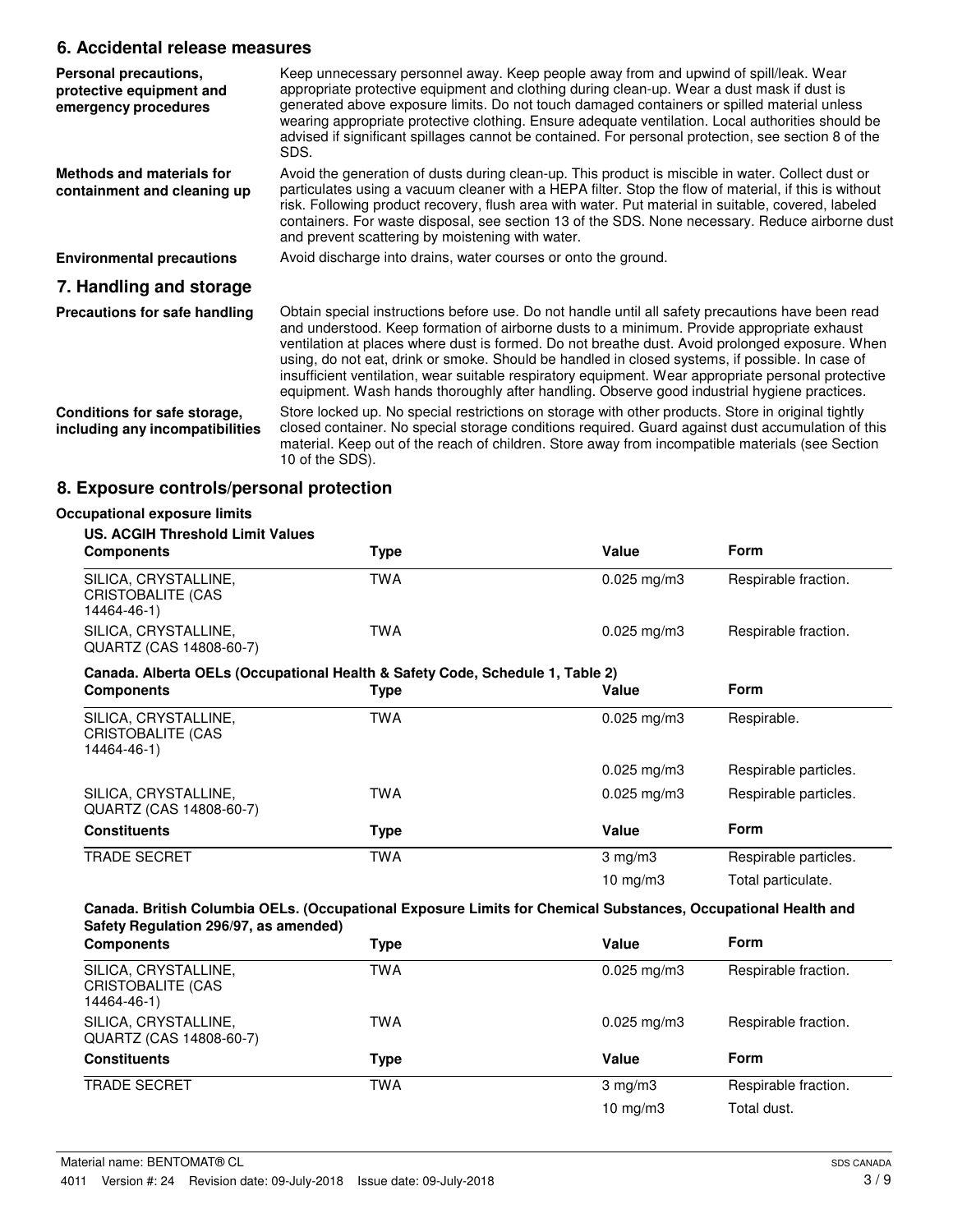| <b>Components</b>                                               | Canada. Manitoba OELs (Reg. 217/2006, The Workplace Safety And Health Act)<br><b>Type</b>                                                                                                                                                                                                                                                                                                                                                                                                                                                                                                                                                                                                                                                                    | Value                | Form                 |
|-----------------------------------------------------------------|--------------------------------------------------------------------------------------------------------------------------------------------------------------------------------------------------------------------------------------------------------------------------------------------------------------------------------------------------------------------------------------------------------------------------------------------------------------------------------------------------------------------------------------------------------------------------------------------------------------------------------------------------------------------------------------------------------------------------------------------------------------|----------------------|----------------------|
| SILICA, CRYSTALLINE,<br><b>CRISTOBALITE (CAS</b><br>14464-46-1) | <b>TWA</b>                                                                                                                                                                                                                                                                                                                                                                                                                                                                                                                                                                                                                                                                                                                                                   | $0.025$ mg/m3        | Respirable fraction. |
| SILICA, CRYSTALLINE,<br>QUARTZ (CAS 14808-60-7)                 | <b>TWA</b>                                                                                                                                                                                                                                                                                                                                                                                                                                                                                                                                                                                                                                                                                                                                                   | $0.025$ mg/m3        | Respirable fraction. |
| <b>Components</b>                                               | Canada. Ontario OELs. (Control of Exposure to Biological or Chemical Agents)<br><b>Type</b>                                                                                                                                                                                                                                                                                                                                                                                                                                                                                                                                                                                                                                                                  | Value                | Form                 |
| SILICA, CRYSTALLINE,<br>CRISTOBALITE (CAS<br>14464-46-1)        | <b>TWA</b>                                                                                                                                                                                                                                                                                                                                                                                                                                                                                                                                                                                                                                                                                                                                                   | $0.05$ mg/m $3$      | Respirable fraction. |
| SILICA, CRYSTALLINE,<br>QUARTZ (CAS 14808-60-7)                 | <b>TWA</b>                                                                                                                                                                                                                                                                                                                                                                                                                                                                                                                                                                                                                                                                                                                                                   | $0.1$ mg/m $3$       | Respirable fraction. |
| <b>Constituents</b>                                             | <b>Type</b>                                                                                                                                                                                                                                                                                                                                                                                                                                                                                                                                                                                                                                                                                                                                                  | Value                | <b>Form</b>          |
| <b>TRADE SECRET</b>                                             | <b>TWA</b>                                                                                                                                                                                                                                                                                                                                                                                                                                                                                                                                                                                                                                                                                                                                                   | $3$ mg/m $3$         | Respirable fraction. |
|                                                                 |                                                                                                                                                                                                                                                                                                                                                                                                                                                                                                                                                                                                                                                                                                                                                              | $10$ mg/m $3$        | Inhalable fraction.  |
| <b>Components</b>                                               | Canada. Quebec OELs. (Ministry of Labor - Regulation respecting occupational health and safety)<br><b>Type</b>                                                                                                                                                                                                                                                                                                                                                                                                                                                                                                                                                                                                                                               | Value                | Form                 |
| SILICA, CRYSTALLINE,<br><b>CRISTOBALITE (CAS</b><br>14464-46-1) | <b>TWA</b>                                                                                                                                                                                                                                                                                                                                                                                                                                                                                                                                                                                                                                                                                                                                                   | $0.05$ mg/m $3$      | Respirable dust.     |
| SILICA, CRYSTALLINE,<br>QUARTZ (CAS 14808-60-7)                 | TWA                                                                                                                                                                                                                                                                                                                                                                                                                                                                                                                                                                                                                                                                                                                                                          | $0.1 \text{ mg/m}$ 3 | Respirable dust.     |
| <b>Constituents</b>                                             | <b>Type</b>                                                                                                                                                                                                                                                                                                                                                                                                                                                                                                                                                                                                                                                                                                                                                  | Value                | <b>Form</b>          |
| TRADE SECRET                                                    | <b>TWA</b>                                                                                                                                                                                                                                                                                                                                                                                                                                                                                                                                                                                                                                                                                                                                                   | 10 mg/m3             | Total dust.          |
| <b>Components</b>                                               | Canada. Saskatchewan OELs (Occupational Health and Safety Regulations, 1996, Table 21)<br><b>Type</b>                                                                                                                                                                                                                                                                                                                                                                                                                                                                                                                                                                                                                                                        | Value                | <b>Form</b>          |
| SILICA, CRYSTALLINE,<br><b>CRISTOBALITE (CAS</b><br>14464-46-1) | 15 minute                                                                                                                                                                                                                                                                                                                                                                                                                                                                                                                                                                                                                                                                                                                                                    | $10$ mg/m $3$        | Inhalable fraction.  |
|                                                                 | 8 hour                                                                                                                                                                                                                                                                                                                                                                                                                                                                                                                                                                                                                                                                                                                                                       | $0.05$ mg/m3         | Respirable fraction. |
| SILICA, CRYSTALLINE,<br>QUARTZ (CAS 14808-60-7)                 | 8 hour                                                                                                                                                                                                                                                                                                                                                                                                                                                                                                                                                                                                                                                                                                                                                       | $0.05$ mg/m $3$      | Respirable fraction. |
| <b>Constituents</b>                                             | <b>Type</b>                                                                                                                                                                                                                                                                                                                                                                                                                                                                                                                                                                                                                                                                                                                                                  | Value                | Form                 |
| <b>TRADE SECRET</b>                                             | 15 minute                                                                                                                                                                                                                                                                                                                                                                                                                                                                                                                                                                                                                                                                                                                                                    | 6 mg/m $3$           | Respirable fraction. |
|                                                                 |                                                                                                                                                                                                                                                                                                                                                                                                                                                                                                                                                                                                                                                                                                                                                              | 20 mg/m3             | Inhalable fraction.  |
|                                                                 | 8 hour                                                                                                                                                                                                                                                                                                                                                                                                                                                                                                                                                                                                                                                                                                                                                       | $3$ mg/m $3$         | Respirable fraction. |
|                                                                 |                                                                                                                                                                                                                                                                                                                                                                                                                                                                                                                                                                                                                                                                                                                                                              | 10 $mg/m3$           | Inhalable fraction.  |
| <b>Biological limit values</b>                                  | No biological exposure limits noted for the ingredient(s).                                                                                                                                                                                                                                                                                                                                                                                                                                                                                                                                                                                                                                                                                                   |                      |                      |
| <b>Exposure guidelines</b>                                      | Occupational exposure to nuisance dust (total and respirable) and respirable crystalline silica<br>should be monitored and controlled.                                                                                                                                                                                                                                                                                                                                                                                                                                                                                                                                                                                                                       |                      |                      |
| Appropriate engineering<br>controls                             | If engineering measures are not sufficient to maintain concentrations of dust particulates below the<br>OEL, suitable respiratory protection must be worn. Good general ventilation (typically 10 air<br>changes per hour) should be used. Ventilation rates should be matched to conditions. If<br>applicable, use process enclosures, local exhaust ventilation, or other engineering controls to<br>maintain airborne levels below recommended exposure limits. If exposure limits have not been<br>established, maintain airborne levels to an acceptable level. If material is ground, cut, or used in<br>any operation which may generate dusts, use appropriate local exhaust ventilation to keep<br>exposures below the recommended exposure limits. |                      |                      |
|                                                                 | Individual protection measures, such as personal protective equipment                                                                                                                                                                                                                                                                                                                                                                                                                                                                                                                                                                                                                                                                                        |                      |                      |
| Eye/face protection                                             | Wear dust goggles.                                                                                                                                                                                                                                                                                                                                                                                                                                                                                                                                                                                                                                                                                                                                           |                      |                      |
| <b>Skin protection</b>                                          |                                                                                                                                                                                                                                                                                                                                                                                                                                                                                                                                                                                                                                                                                                                                                              |                      |                      |
| <b>Hand protection</b>                                          | Wear appropriate chemical resistant gloves.                                                                                                                                                                                                                                                                                                                                                                                                                                                                                                                                                                                                                                                                                                                  |                      |                      |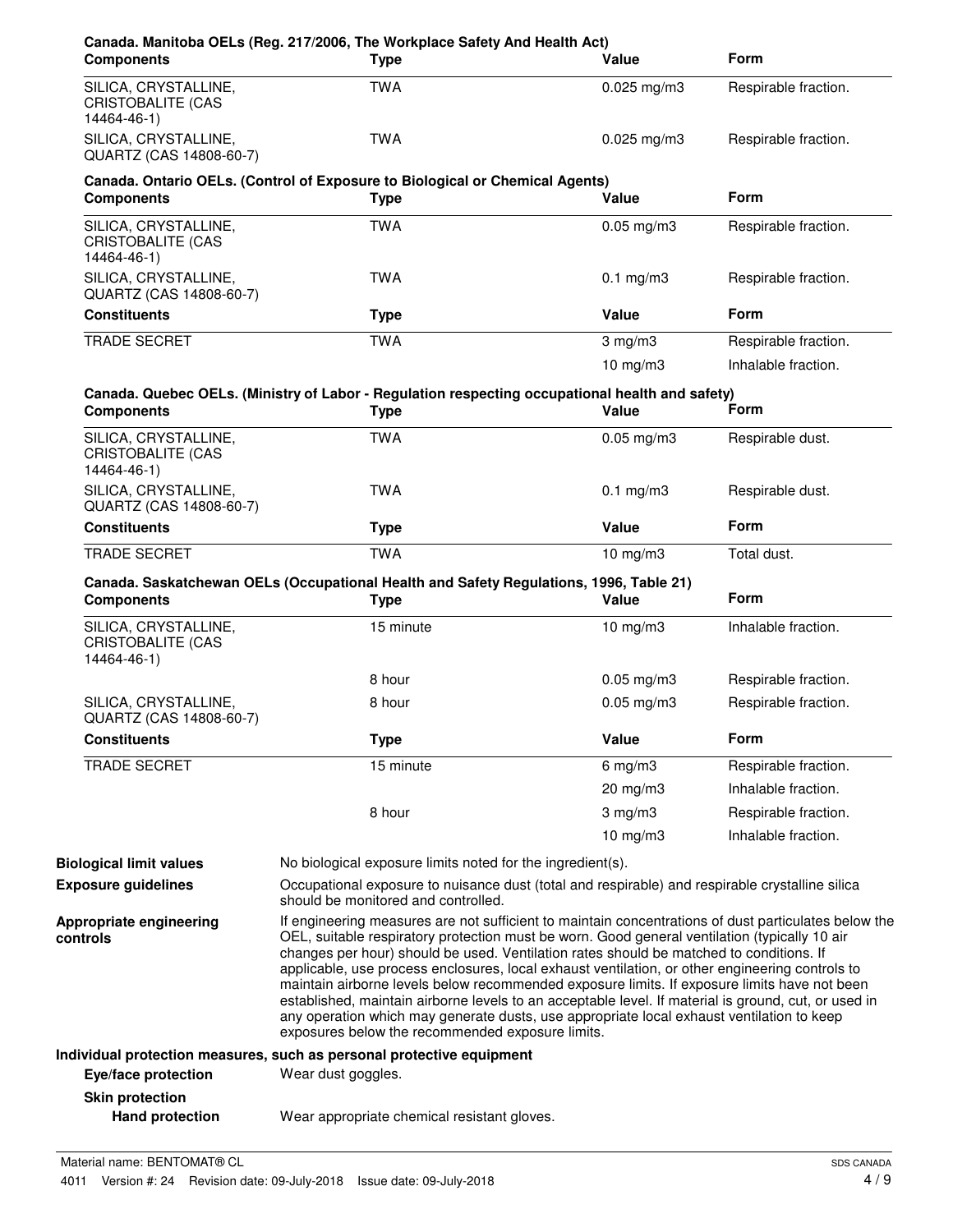| Other                                    | Use of an impervious apron is recommended. No special protective equipment required.                                                                                                                                                                                                                                                                                             |
|------------------------------------------|----------------------------------------------------------------------------------------------------------------------------------------------------------------------------------------------------------------------------------------------------------------------------------------------------------------------------------------------------------------------------------|
| <b>Respiratory protection</b>            | Use a particulate filter respirator for particulate concentrations exceeding the Occupational<br>Exposure Limit.                                                                                                                                                                                                                                                                 |
| <b>Thermal hazards</b>                   | Wear appropriate thermal protective clothing, when necessary.                                                                                                                                                                                                                                                                                                                    |
| <b>General hygiene</b><br>considerations | Observe any medical surveillance requirements. Always observe good personal hygiene<br>measures, such as washing after handling the material and before eating, drinking, and/or<br>smoking. Routinely wash work clothing and protective equipment to remove contaminants. Eye<br>wash fountain is recommended. Use good industrial hygiene practices in handling this material. |

# **9. Physical and chemical properties**

| Appearance                                        | The product consists of bentonite granules between geotextile layers                          |
|---------------------------------------------------|-----------------------------------------------------------------------------------------------|
| <b>Physical state</b>                             | Solid.                                                                                        |
| Form                                              | Solid. Mat or Fabric                                                                          |
| Color                                             | Various.                                                                                      |
| Odor                                              | None.                                                                                         |
| <b>Odor threshold</b>                             | Not available.                                                                                |
| pH                                                | Not available.                                                                                |
| Melting point/freezing point                      | Not available.                                                                                |
| Initial boiling point and boiling<br>range        | Not available.                                                                                |
| <b>Flash point</b>                                | Not flammable                                                                                 |
| <b>Evaporation rate</b>                           | Not available.                                                                                |
| Flammability (solid, gas)                         | Not available.                                                                                |
| Upper/lower flammability or explosive limits      |                                                                                               |
| <b>Flammability limit - lower</b><br>(%)          | Not explosive                                                                                 |
| <b>Flammability limit - upper</b><br>(%)          | Not explosive                                                                                 |
| Explosive limit - lower (%)                       | Not available.                                                                                |
| Explosive limit - upper (%)                       | Not available.                                                                                |
| Vapor pressure                                    | 0.00001 hPa estimated                                                                         |
| Vapor density                                     | Not available.                                                                                |
| <b>Relative density</b>                           | Not available.                                                                                |
| Solubility(ies)                                   |                                                                                               |
| Solubility (water)                                | Negligible                                                                                    |
| <b>Partition coefficient</b><br>(n-octanol/water) | Not available.                                                                                |
| <b>Auto-ignition temperature</b>                  | Not available.                                                                                |
| <b>Decomposition temperature</b>                  | Not available.                                                                                |
| <b>Viscosity</b>                                  | Not available.                                                                                |
| <b>Other information</b>                          |                                                                                               |
| <b>Explosive properties</b>                       | Not explosive.                                                                                |
| <b>Oxidizing properties</b>                       | Not oxidizing.                                                                                |
| <b>Percent volatile</b>                           | 0 % estimated                                                                                 |
| 10. Stability and reactivity                      |                                                                                               |
| Reactivity                                        | The product is stable and non-reactive under normal conditions of use, storage and transport. |
| <b>Chemical stability</b>                         | Stable at normal conditions.                                                                  |
| <b>Possibility of hazardous</b><br>reactions      | Will not occur.                                                                               |
| <b>Conditions to avoid</b>                        | Contact with incompatible materials.                                                          |
| Incompatible materials                            | Powerful oxidizers. Chlorine. None known.                                                     |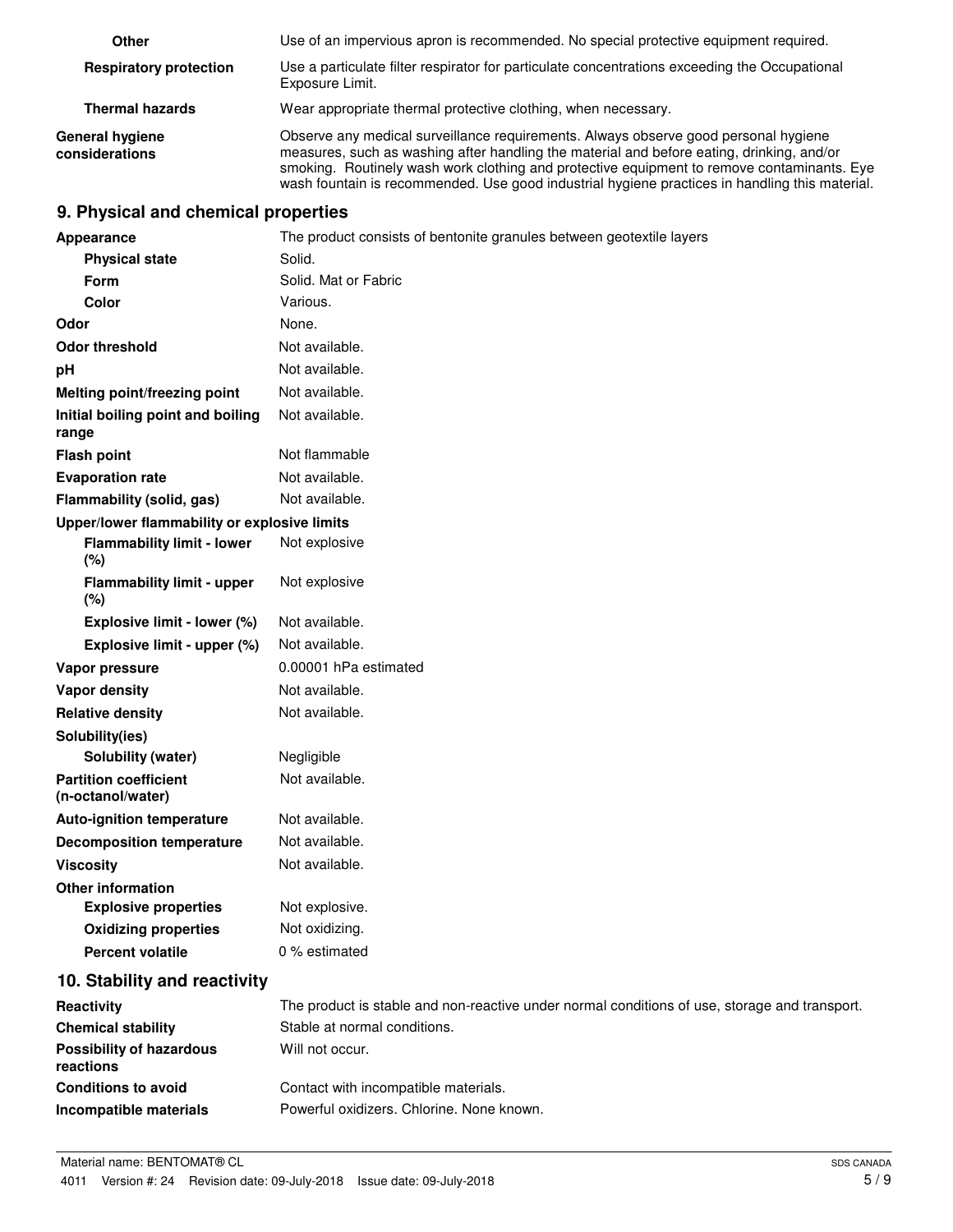# **11. Toxicological information**

| Information on likely routes of exposure                                           |                                                                                                                                                               |
|------------------------------------------------------------------------------------|---------------------------------------------------------------------------------------------------------------------------------------------------------------|
| <b>Inhalation</b>                                                                  | Prolonged inhalation may be harmful.                                                                                                                          |
| <b>Skin contact</b>                                                                | No adverse effects due to skin contact are expected.                                                                                                          |
| Eye contact                                                                        | Direct contact with eyes may cause temporary irritation.                                                                                                      |
| Ingestion                                                                          | May cause discomfort if swallowed. Expected to be a low ingestion hazard. However, ingestion is<br>not likely to be a primary route of occupational exposure. |
| Symptoms related to the<br>physical, chemical and<br>toxicological characteristics | Direct contact with eyes may cause temporary irritation. Exposure may cause temporary irritation,<br>redness, or discomfort.                                  |
| Information on toxicological effects                                               |                                                                                                                                                               |

### **Acute toxicity** Not known. **Components Species Test Results** SILICA, CRYSTALLINE, CRISTOBALITE (CAS 14464-46-1) **Oral Acute**  $LD50$  Rat  $RLD50$   $\rightarrow$  22500 mg/kg **Skin corrosion/irritation Prolonged skin contact may cause temporary irritation. Serious eye damage/eye** Mild irritant to eyes (according to the modified Kay & Calandra criteria) **irritation Respiratory or skin sensitization Canada - Alberta OELs: Irritant** SILICA, CRYSTALLINE, CRISTOBALITE (CAS 14464-46-1) Irritant **Respiratory sensitization** Not a respiratory sensitizer. According to the classification criteria of the European Union, the product is not considered as being a skin irritant. **Skin sensitization** No data available to indicate product or any components present at greater than 0.1% are mutagenic or genotoxic. **Germ cell mutagenicity Carcinogenicity** In 1997, IARC (the International Agency for Research on Cancer) concluded that crystalline silica inhaled from occupational sources can cause lung cancer in humans. However in making the overall evaluation, IARC noted that "carcinogenicity was not detected in all industrial circumstances studied. Carcinogenicity may be dependent on inherent characteristics of the crystalline silica or on external factors affecting its biological activity or distribution of its polymorphs." (IARC Monographs on the evaluation of the carcinogenic risks of chemicals to humans, Silica, silicates dust and organic fibres, 1997, Vol. 68, IARC, Lyon, France.) In June 2003, SCOEL (the EU Scientific Committee on Occupational Exposure Limits) concluded that the main effect in humans of the inhalation of respirable crystalline silica dust is silicosis. "There is sufficient information to conclude that the relative risk of lung cancer is increased in persons with silicosis (and, apparently, not in employees without silicosis exposed to silica dust in quarries and in the ceramic industry). Therefore, preventing the onset of silicosis will also reduce the cancer risk..." (SCOEL SUM Doc 94-final, June 2003) According to the current state of the art, worker protection against silicosis can be consistently assured by respecting the existing regulatory occupational exposure limits. May cause cancer. Occupational exposure to respirable dust and respirable crystalline silica should be monitored and controlled. **ACGIH Carcinogens** SILICA, CRYSTALLINE, CRISTOBALITE (CAS 14464-46-1) A2 Suspected human carcinogen. SILICA, CRYSTALLINE, QUARTZ (CAS 14808-60-7) A2 Suspected human carcinogen. **Canada - Alberta OELs: Carcinogen category**

Suspected human carcinogen.

Suspected human carcinogen.

SILICA, CRYSTALLINE, QUARTZ (CAS 14808-60-7) Suspected human carcinogen.

SILICA, CRYSTALLINE, CRISTOBALITE

**Canada - Manitoba OELs: carcinogenicity** SILICA, CRYSTALLINE, CRISTOBALITE

(CAS 14464-46-1)

(CAS 14464-46-1)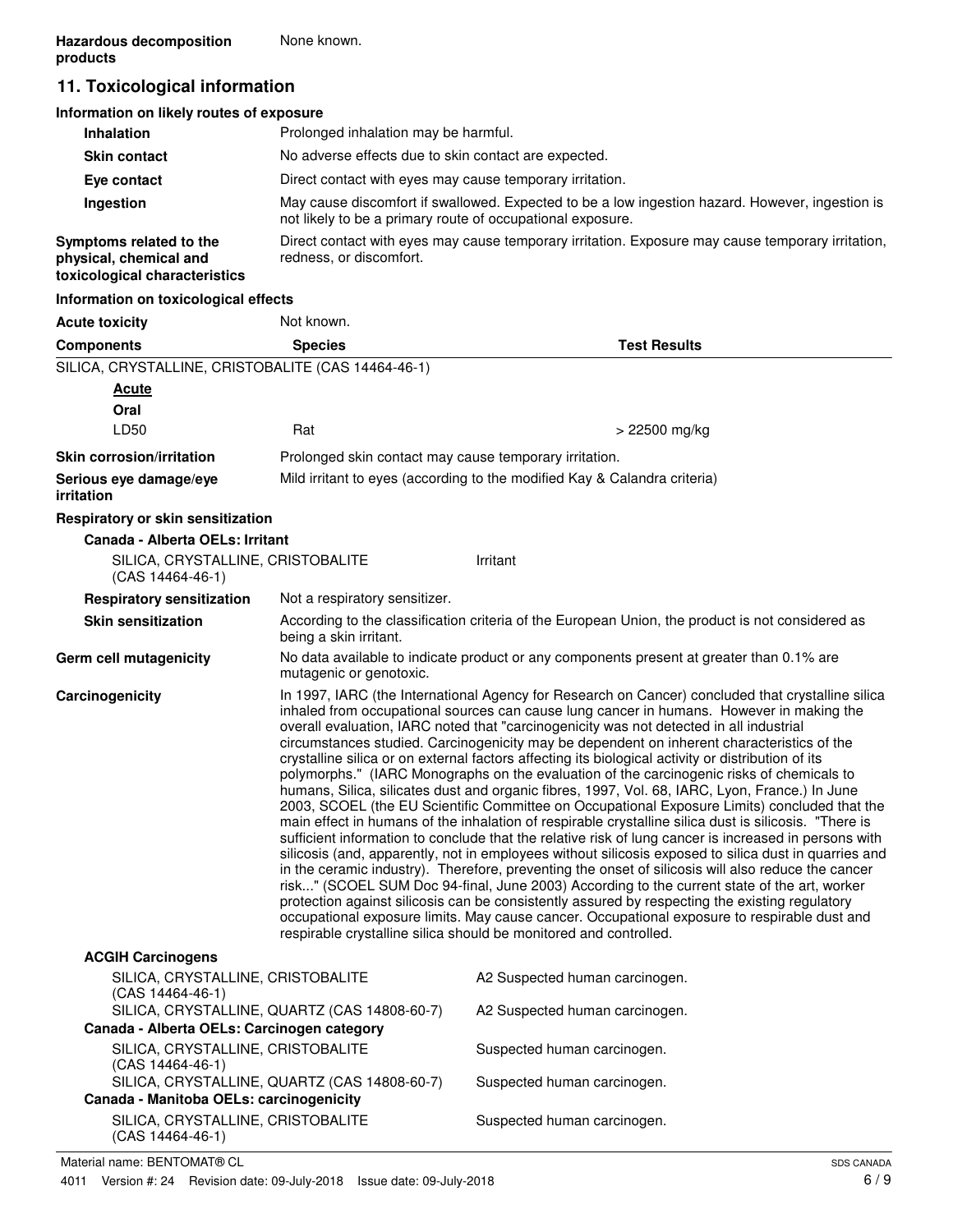| Canada - Quebec OELs: Carcinogen category               | SILICA, CRYSTALLINE, QUARTZ (CAS 14808-60-7)                                                                | Suspected human carcinogen.                                                                                                                                                                                                                                                                                                                                                                                                                                                                                                                                                                                                                                                         |
|---------------------------------------------------------|-------------------------------------------------------------------------------------------------------------|-------------------------------------------------------------------------------------------------------------------------------------------------------------------------------------------------------------------------------------------------------------------------------------------------------------------------------------------------------------------------------------------------------------------------------------------------------------------------------------------------------------------------------------------------------------------------------------------------------------------------------------------------------------------------------------|
| SILICA, CRYSTALLINE, CRISTOBALITE<br>(CAS 14464-46-1)   |                                                                                                             | Detected carcinogenic effect in animals.                                                                                                                                                                                                                                                                                                                                                                                                                                                                                                                                                                                                                                            |
| IARC Monographs. Overall Evaluation of Carcinogenicity  | SILICA, CRYSTALLINE, QUARTZ (CAS 14808-60-7)                                                                | Suspected carcinogenic effect in humans.                                                                                                                                                                                                                                                                                                                                                                                                                                                                                                                                                                                                                                            |
| SILICA, CRYSTALLINE, CRISTOBALITE<br>$(CAS 14464-46-1)$ |                                                                                                             | 1 Carcinogenic to humans.                                                                                                                                                                                                                                                                                                                                                                                                                                                                                                                                                                                                                                                           |
|                                                         | SILICA, CRYSTALLINE, QUARTZ (CAS 14808-60-7)<br>US. National Toxicology Program (NTP) Report on Carcinogens | 1 Carcinogenic to humans.                                                                                                                                                                                                                                                                                                                                                                                                                                                                                                                                                                                                                                                           |
| SILICA, CRYSTALLINE, CRISTOBALITE<br>(CAS 14464-46-1)   |                                                                                                             | Known To Be Human Carcinogen.                                                                                                                                                                                                                                                                                                                                                                                                                                                                                                                                                                                                                                                       |
|                                                         | SILICA, CRYSTALLINE, QUARTZ (CAS 14808-60-7)                                                                | Reasonably Anticipated to be a Human Carcinogen.<br>Known To Be Human Carcinogen.                                                                                                                                                                                                                                                                                                                                                                                                                                                                                                                                                                                                   |
| <b>Reproductive toxicity</b>                            |                                                                                                             | This product is not expected to cause reproductive or developmental effects.                                                                                                                                                                                                                                                                                                                                                                                                                                                                                                                                                                                                        |
| Specific target organ toxicity -<br>single exposure     | Not classified.                                                                                             |                                                                                                                                                                                                                                                                                                                                                                                                                                                                                                                                                                                                                                                                                     |
| Specific target organ toxicity -<br>repeated exposure   |                                                                                                             | Causes damage to organs through prolonged or repeated exposure.                                                                                                                                                                                                                                                                                                                                                                                                                                                                                                                                                                                                                     |
| <b>Aspiration hazard</b>                                | Not an aspiration hazard.                                                                                   |                                                                                                                                                                                                                                                                                                                                                                                                                                                                                                                                                                                                                                                                                     |
| <b>Chronic effects</b>                                  |                                                                                                             | In 1997, IARC (the International Agency for Research on Cancer) concluded that crystalline silica<br>inhaled from occupational sources can cause lung cancer in humans. However in making the<br>overall evaluation, IARC noted that "carcinogenicity was not detected in all industrial<br>circumstances studied. Carcinogenicity may be dependent on inherent characteristics of the<br>crystalline silica or on external factors affecting its biological activity or distribution of its<br>polymorphs." (IARC Monographs on the evaluation of the carcinogenic risks of chemicals to<br>humans, Silica, silicates dust and organic fibres, 1997, Vol. 68, IARC, Lyon, France.) |
|                                                         | the cancer risk" (SCOEL SUM Doc 94-final, June 2003)                                                        | In June 2003, SCOEL (the EU Scientific Committee on Occupational Exposure Limits) concluded<br>that the main effect in humans of the inhalation of respirable crystalline silica dust is silicosis.<br>"There is sufficient information to conclude that the relative risk of lung cancer is increased in<br>persons with silicosis (and, apparently, not in employees without silicosis exposed to silica dust in<br>quarries and in the ceramic industry). Therefore, preventing the onset of silicosis will also reduce                                                                                                                                                          |
|                                                         | not expected.                                                                                               | According to the current state of the art, worker protection against silicosis can be consistently<br>assured by respecting the existing regulatory occupational exposure limits. Causes damage to<br>organs through prolonged or repeated exposure. Prolonged inhalation may be harmful. Prolonged<br>exposure may cause chronic effects. Some of the components of this product are hazardous in<br>the respirable form. However, because of the physical nature of this product, dust generation is                                                                                                                                                                              |
| 12. Ecological information                              |                                                                                                             |                                                                                                                                                                                                                                                                                                                                                                                                                                                                                                                                                                                                                                                                                     |

| <b>Ecotoxicity</b>               | The product is not expected to be hazardous to the environment. This product is not expected to<br>produce significant ecotoxicity upon exposure to aquatic organisms and aquatic systems. |
|----------------------------------|--------------------------------------------------------------------------------------------------------------------------------------------------------------------------------------------|
| Persistence and degradability    | No data is available on the degradability of this product.                                                                                                                                 |
| <b>Bioaccumulative potential</b> | No data available.                                                                                                                                                                         |
| Mobility in soil                 | No data available.                                                                                                                                                                         |
| Other adverse effects            | No other adverse environmental effects (e.g. ozone depletion, photochemical ozone creation<br>potential, endocrine disruption, global warming potential) are expected from this component. |

# **13. Disposal considerations**

| <b>Disposal instructions</b>             | Collect and reclaim or dispose in sealed containers at licensed waste disposal site. Dispose of<br>contents/container in accordance with local/regional/national/international regulations. Material<br>should be recycled if possible. |
|------------------------------------------|-----------------------------------------------------------------------------------------------------------------------------------------------------------------------------------------------------------------------------------------|
| Local disposal regulations               | Dispose in accordance with all applicable regulations.                                                                                                                                                                                  |
| Hazardous waste code                     | The waste code should be assigned in discussion between the user, the producer and the waste<br>disposal company.                                                                                                                       |
| Waste from residues / unused<br>products | Dispose of in accordance with local regulations. Empty containers or liners may retain some<br>product residues. This material and its container must be disposed of in a safe manner (see:<br>Disposal instructions).                  |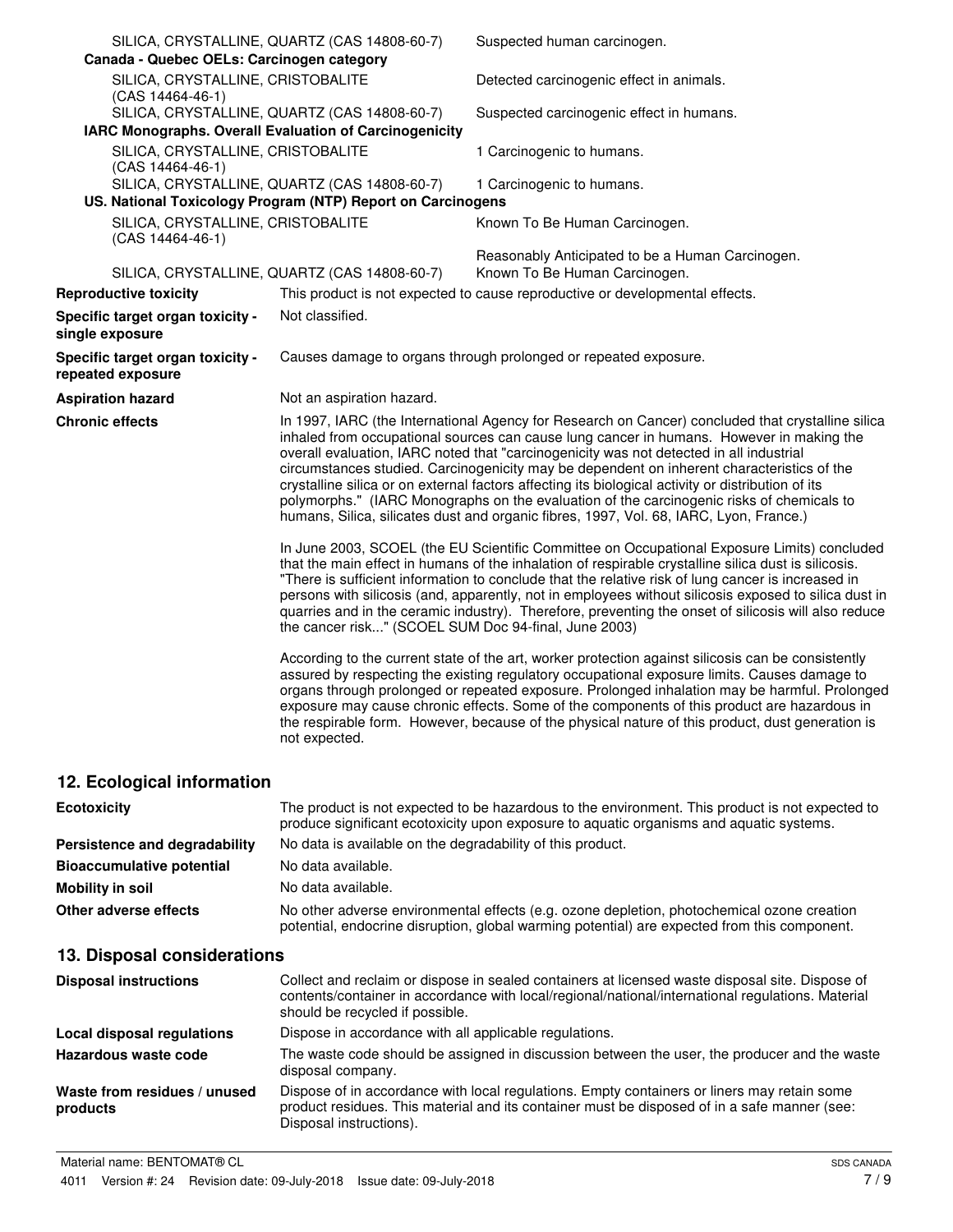Since emptied containers may retain product residue, follow label warnings even after container is emptied. Empty containers should be taken to an approved waste handling site for recycling or disposal.

## **14. Transport information**

## **TDG**

Not regulated as dangerous goods.

## **IATA**

Not regulated as dangerous goods.

## **IMDG**

Not regulated as dangerous goods.

**Transport in bulk according to** Not applicable. **Annex II of MARPOL 73/78 and the IBC Code**

## **15. Regulatory information**

#### **Canadian regulations**

This product has been classified in accordance with the hazard criteria of the HPR and the SDS contains all the information required by the HPR.

#### **Controlled Drugs and Substances Act**

Not regulated. **Export Control List (CEPA 1999, Schedule 3)**

Not listed.

**Greenhouse Gases**

Not listed.

**Precursor Control Regulations**

Not regulated.

#### **International regulations**

**Stockholm Convention**

Not applicable.

**Rotterdam Convention**

Not applicable.

**Kyoto protocol**

Not applicable.

**Montreal Protocol**

Not applicable.

**Basel Convention**

Not applicable.

## **International Inventories**

| <b>Inventory name</b>                                                     | On inventory (yes/no)* |
|---------------------------------------------------------------------------|------------------------|
| Australian Inventory of Chemical Substances (AICS)                        | Yes                    |
| Domestic Substances List (DSL)                                            | Yes                    |
| Non-Domestic Substances List (NDSL)                                       | No.                    |
| Inventory of Existing Chemical Substances in China (IECSC)                | Yes                    |
| European Inventory of Existing Commercial Chemical<br>Substances (EINECS) | Yes                    |
| European List of Notified Chemical Substances (ELINCS)                    | N <sub>o</sub>         |
| Inventory of Existing and New Chemical Substances (ENCS)                  | Yes                    |
| Existing Chemicals List (ECL)                                             | Yes                    |
| New Zealand Inventory                                                     | No.                    |
| Philippine Inventory of Chemicals and Chemical Substances<br>(PICCS)      | Yes                    |
| Taiwan Chemical Substance Inventory (TCSI)                                | No.                    |
| Toxic Substances Control Act (TSCA) Inventory                             | Yes                    |
|                                                                           |                        |

\*A "Yes" indicates that all components of this product comply with the inventory requirements administered by the governing country(s) A "No" indicates that one or more components of the product are not listed or exempt from listing on the inventory administered by the governing country(s).